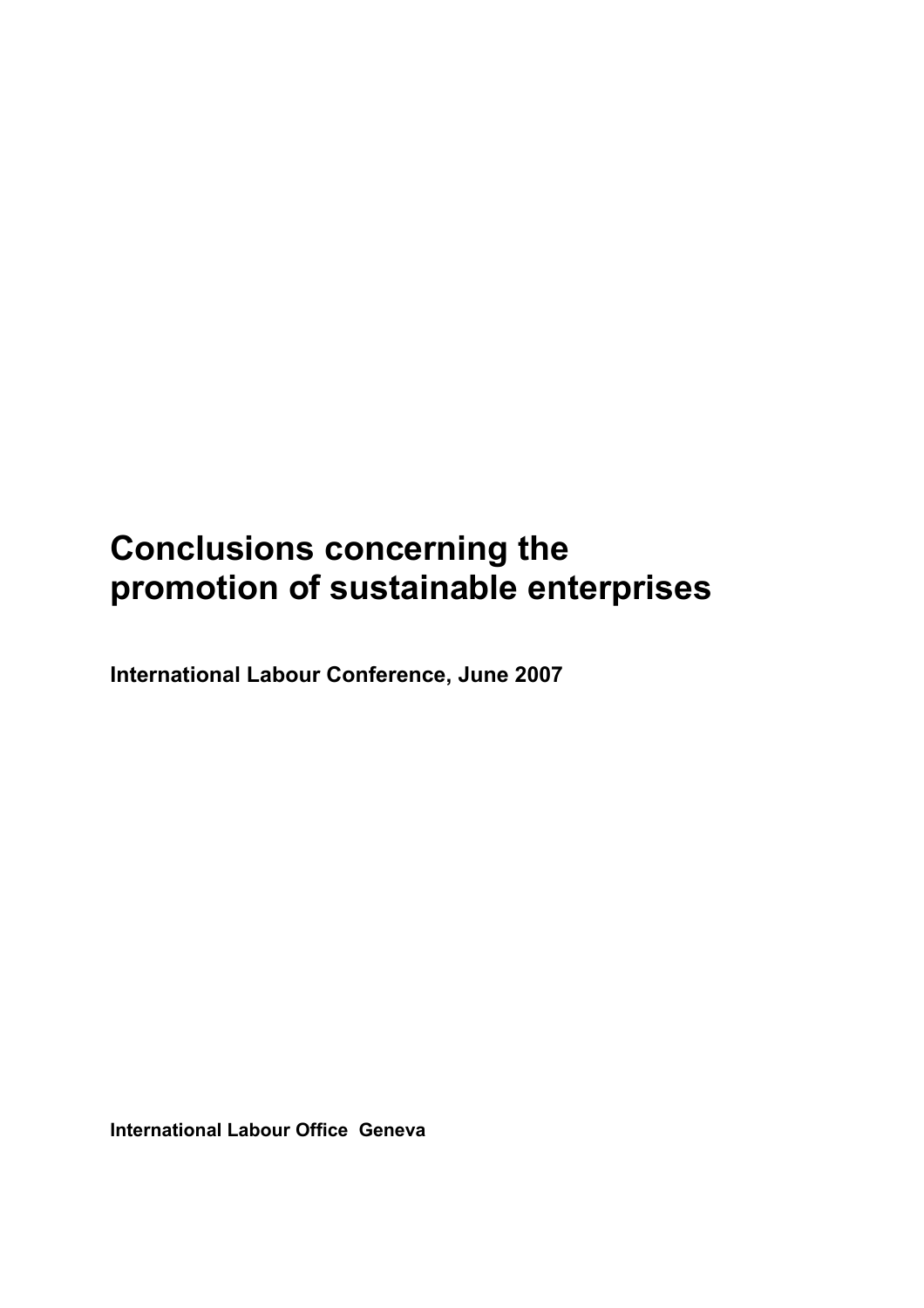Copyright © International Labour Organization 2007 First published 2007

Publications of the International Labour Office enjoy copyright under Protocol 2 of the Universal Copyright Convention. Nevertheless, short excerpts from them may be reproduced without authorization, on condition that the source is indicated. For rights of reproduction or translation, application should be made to ILO Publications (Rights and Permissions), International Labour Office, CH-1211 Geneva 22, Switzerland, or by email:  $public <sub>0</sub>$  international Labour Office welcomes such applications.

Libraries, institutions and other users registered in the United Kingdom with the Copyright Licensing Agency, 90 Tottenham Court Road, London W1T 4LP [Fax: (+44) (0)20 7631 5500; email: cla@cla.co.uk], in the United States with the Copyright Clearance Center, 222 Rosewood Drive, Danvers, MA 01923 [Fax: (+1) (978) 750 4470; email: info@copyright.com] or in other countries with associated Reproduction Rights Organizations, may make photocopies in accordance with the licences issued to them for this purpose.

ISBN 978-92-2-120131-1 (print) ISBN 978-92-2-120132-8 (web pdf)

enterprise development/sustainable development/environmental protection/employment creation. 03.04.5 *ILO Cataloguing in Publication Data* 

The designations employed in ILO publications, which are in conformity with United Nations practice, and the presentation of material therein do not imply the expression of any opinion whatsoever on the part of the International Labour Office concerning the legal status of any country, area or territory or of its authorities, or concerning the delimitation of its frontiers.

The responsibility for opinions expressed in signed articles, studies and other contributions rests solely with their authors, and publication does not constitute an endorsement by the International Labour Office of the opinions expressed in them.

Reference to names of firms and commercial products and processes does not imply their endorsement by the International Labour Office, and any failure to mention a particular firm, commercial product or process is not a sign of disapproval.

ILO publications can be obtained through major booksellers or ILO local offices in many countries, or direct from ILO Publications, International Labour Office, CH-1211 Geneva 22, Switzerland. Catalogues or lists of new publications are available free of charge from the above address, or by email: pubvente@ilo.org

Visit our web site: www.ilo.org/publns

Formatted by TTE: reference Confrep-ILC96-VI-2007-06-0147-2 Printed by the International Labour Office, Geneva, Switzerland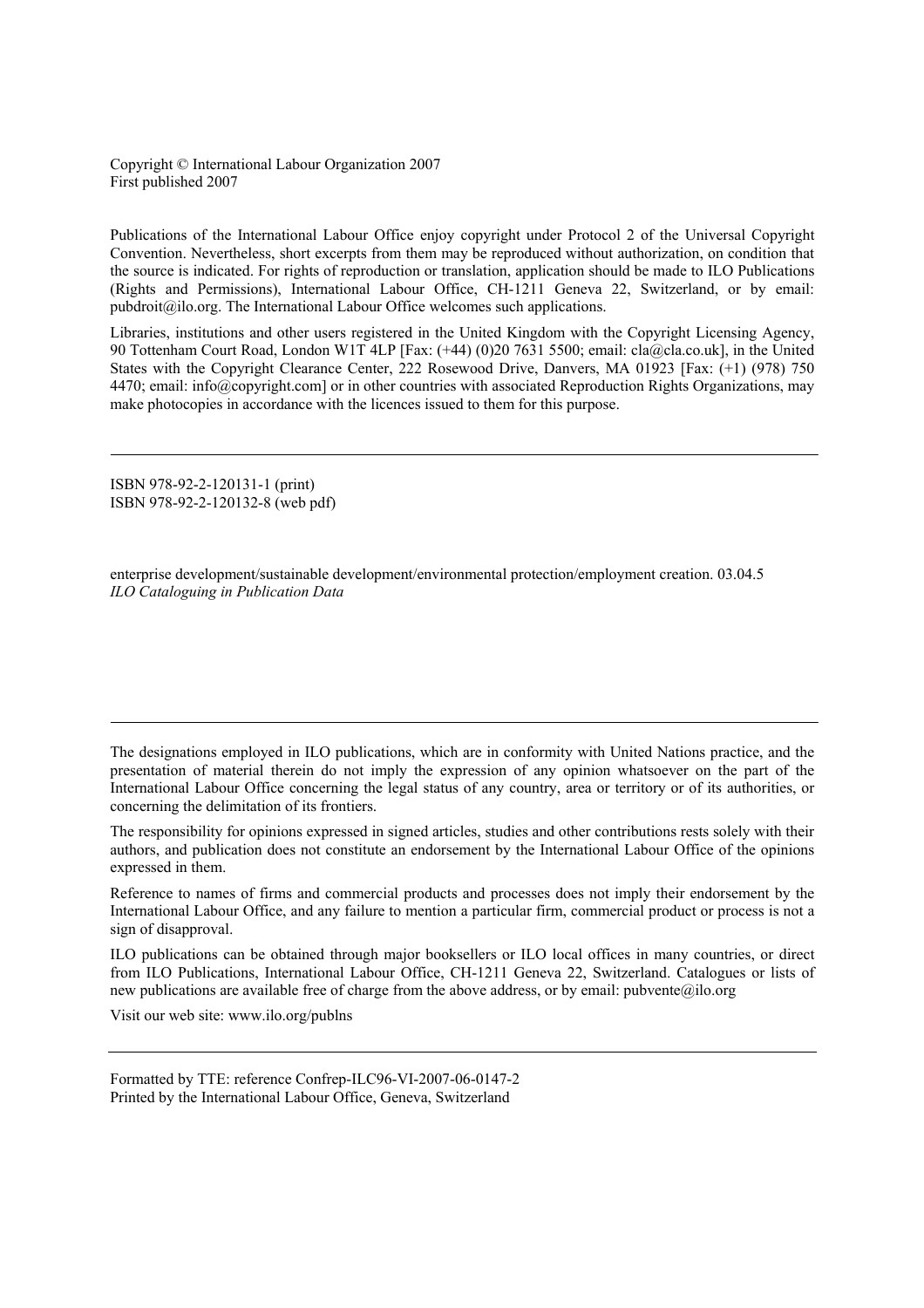### **Foreword**

Sustainable development is the most widely endorsed framework for national and international discussions on development issues. Commitments to promote the integration of the three components of sustainable development – social, economic and environmental – have been made at a number of international forums, including the Johannesburg World Summit on Sustainable Development in September 2002. Although some progress has been made, effectively implementing a well-balanced approach to sustainable development, at the national and international levels, and in terms of private sector investment and enterprise growth, remains an overarching challenge. But there is now a heightened global awareness and public concern regarding key drivers of sustainability, its social and environmental dimensions, the nature and impact of climate change, the role of governments, private enterprises, trade unions and other players.

As I argued in my Report to the 2007 International Labour Conference *Decent work for sustainable development* in the ILO, we need to anchor the vision of sustainable development as the overarching paradigm within which the Decent Work Agenda can make its key contribution to progress and development. An essential part of the Decent Work Agenda is the promotion of full and productive employment and, of course, the private sector as the engine of growth plays a crucial role in this as well as in poverty reduction efforts.

The discussion on the promotion of sustainable enterprises at the International Labour Conference, 2007, was therefore particularly timely. The conclusions of this discussion provide an important contribution agreed by the ILO's tripartite constituency of governments, employers' and workers' organizations on how to promote enterprise development in a manner that aligns enterprise growth with sustainable development objectives and the creation of productive employment and decent work.

Promoting sustainable enterprises is about strengthening the institutions and governance systems which nurture enterprises – strong and efficient markets need strong and effective institutions. It is also about ensuring that human, financial and natural resources are combined equitably and efficiently in order to achieve innovation and enhanced productivity. This calls for new forms of cooperation between government, business, labour and society at large to ensure that the quality of present and future life and employment is maximized whilst safeguarding the sustainability of the planet.

As these conclusions show, the ILO is able to inject an essential impetus to the drive for an integrated approach to sustainable development because it is in workplaces that the social, economic and environmental dimensions come together inseparably. Furthermore, to ensure the progress of the Decent Work Agenda, it is necessary to situate it more clearly in a framework of sustainable development. The conclusions, arrived at through tripartite discussion, provide guidance on what is meant by an environment conducive to sustainable enterprises, on responsible and sustainable enterprise-level practices and on the roles of the Office and constituents in working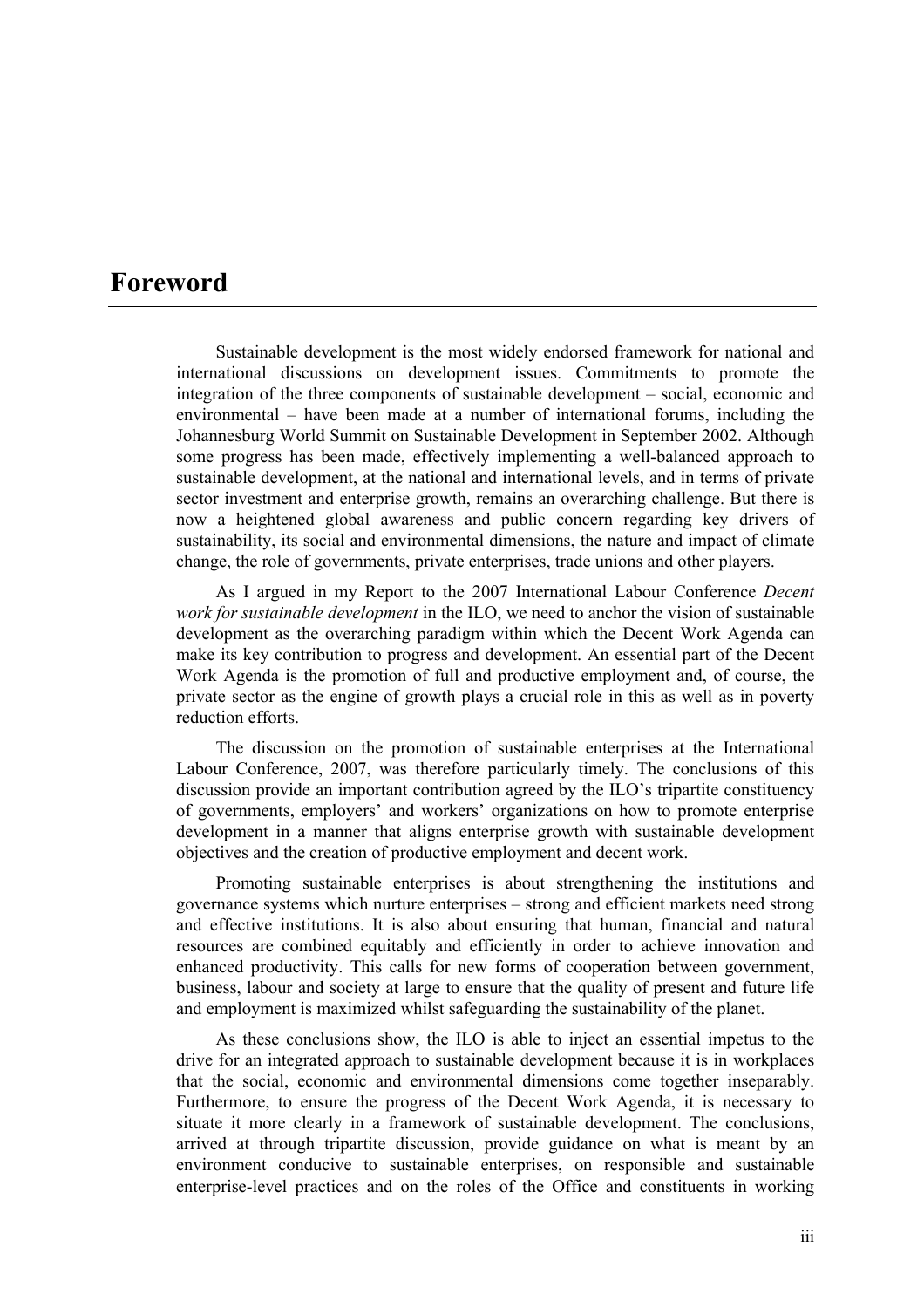towards making real the goal of sustainable development through the promotion of sustainable enterprises.

I believe that these conclusions are useful to policy-makers as a vision to frame policies for enterprise development, for entrepreneurs in companies of all sizes to develop their competitive strategies, and for workers to put into perspective the social, economic and environmental dimensions of the world of work. These conclusions will provide guidance to the ILO's work over the coming years and will help enhance policy coherence at the national and international levels, including for the work of the entire UN system and also the Bretton Woods institutions, through increased recognition of the value of tripartism and the centrality of decent work to sustainable development.

> Juan Somavia, Director-General, ILO.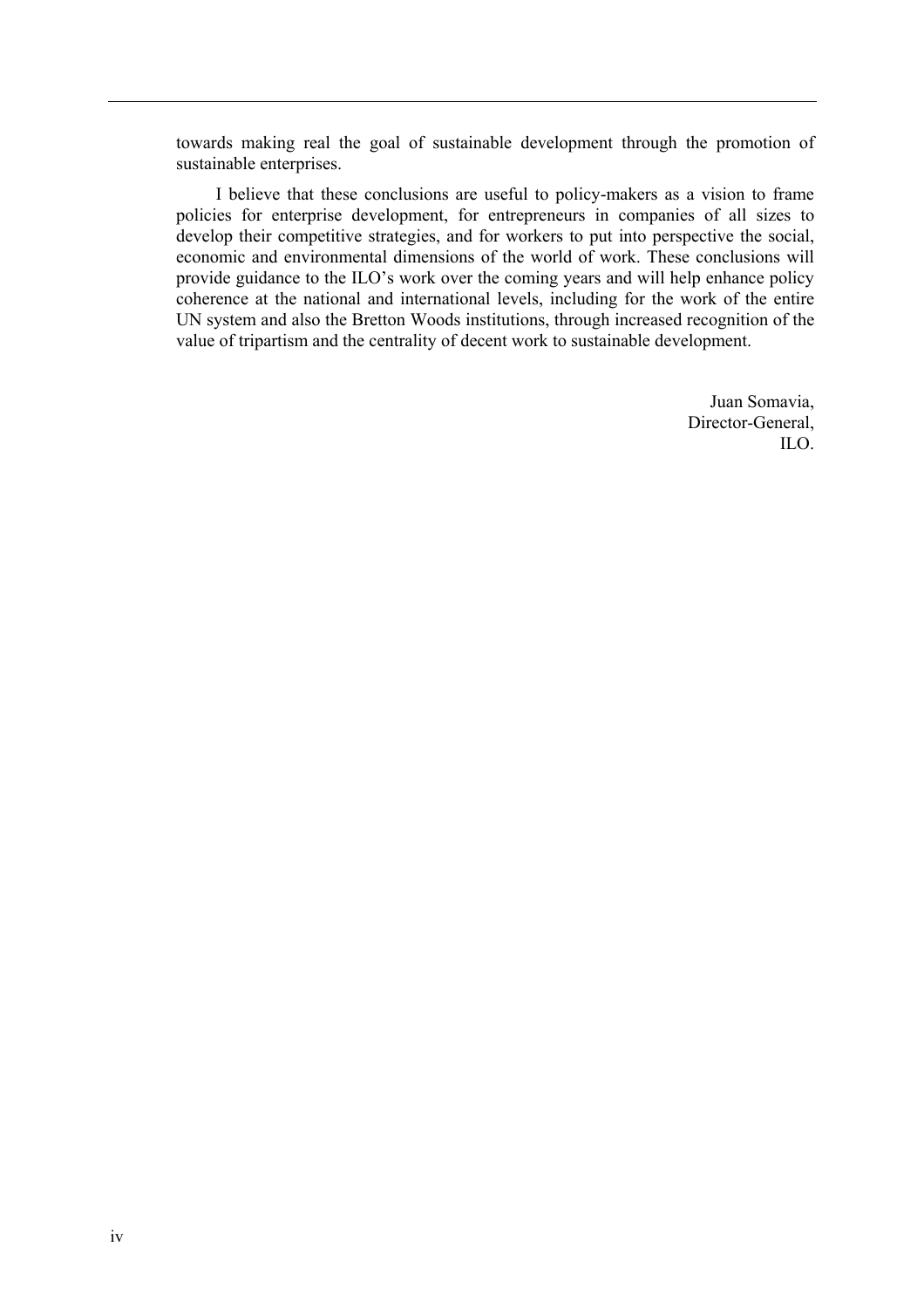# **Preface**

In June 2007, the International Labour Conference discussed the promotion of sustainable enterprises. The challenge was to take stock of the international debate on the role of the private sector and sustainable enterprise in overall social and economic development; to assess the relevance and implications of recent trends for the implementation of the Decent Work Agenda; to provide an ILO contribution to the debate; and to provide guidance to the Office with respect to its work in this area.

The conclusions of the discussion on the promotion of sustainable enterprises reproduced in this publication provide detailed guidance on what constitutes a conducive environment for sustainable enterprises, noting that such an environment combines the legitimate quest for profit with the need for development which respects human dignity, environmental sustainability and decent work. It underscores the principle that sustainable enterprises need sustainable societies and that business tends to thrive where societies thrive and vice versa. The conclusions identify and elaborate on 17 pillars of such a conducive environment; outline six enterprise-level characteristics of a sustainable enterprise; and provide guidance to governments, the social partners and the ILO on their roles in promoting sustainable enterprises.

The conclusions recognize that, in addressing the challenges of promoting sustainable enterprises, it is important to ground policy in the instruments which guide the ILO's wider Decent Work Agenda and in the guidance outlined in the Global Employment Agenda which provides a set of policies, including enterprise development policies, aimed at achieving full and productive employment and decent work for all. The conclusions also place the promotion of sustainable enterprises in the broader policy coherence context, including through Decent Work Country Programmes and wider UN reform.

These conclusions are forward looking, they draw on the latest thinking on sustainable development, private sector development and good corporate citizenship. Therefore, they add real value and guidance. Policy-makers, employers' and workers' organizations, companies of all sizes as well as anyone concerned with addressing the multidimensional sustainability challenges that face us should find the guidance provided by the document very relevant and useful.

> José Manuel Salazar-Xirinachs, Executive Director, Employment Sector, ILO.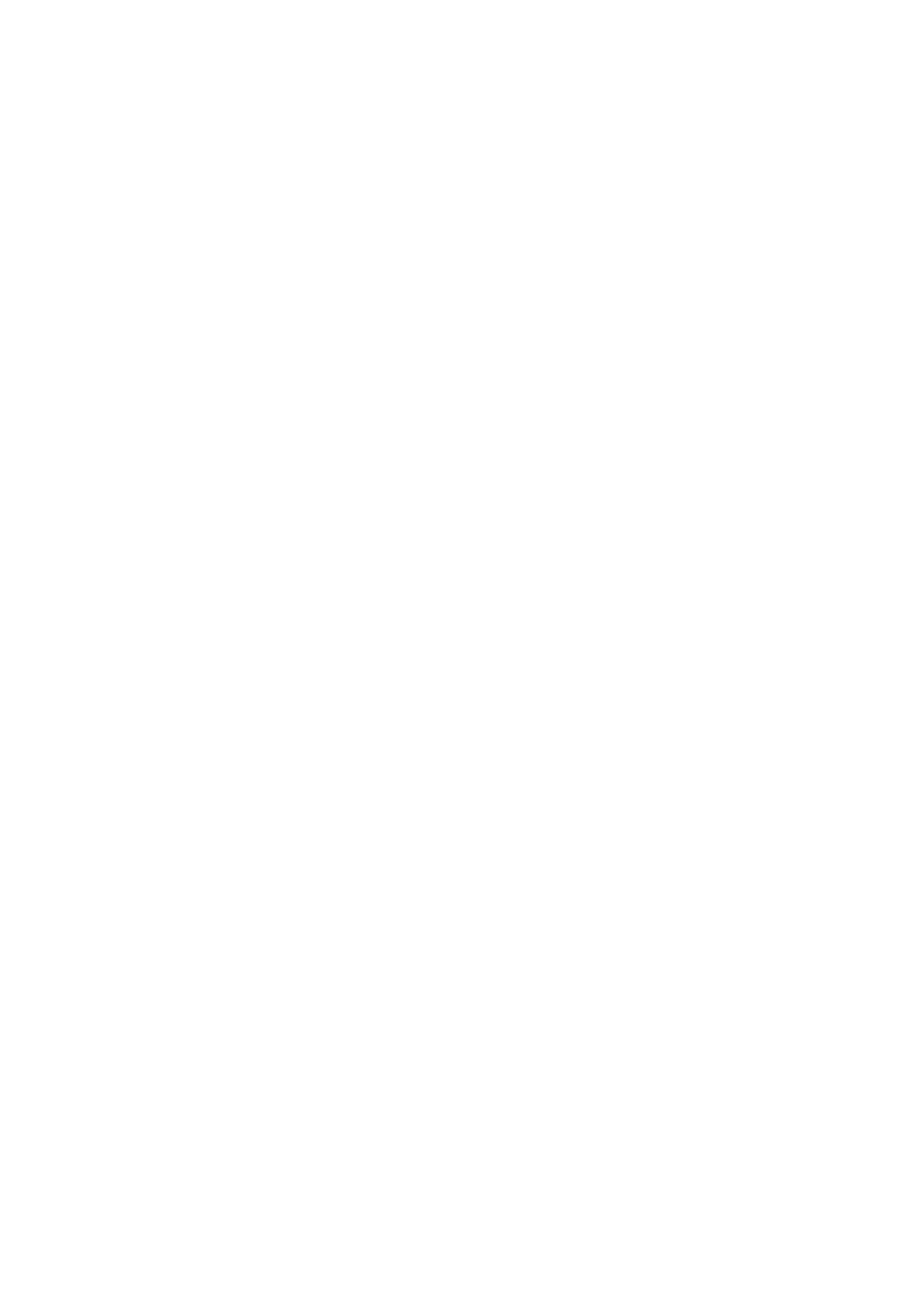# **The conclusions at a glance**

### **Committee on Sustainable Enterprises International Labour Conference, 2007**

#### **Conditions for a conducive environment for sustainable enterprises**

- 1. Peace and political stability
- 2. Good governance
- 3. Social dialogue
- 4. Respect for universal human rights
- 5. Entrepreneurial culture
- 6. Sound and stable macroeconomic policy
- 7. Trade and sustainable economic integration
- 8. Enabling legal and regulatory environment
- 9. Rule of law and secure property rights
- 10. Fair competition
- 11. Access to financial services
- 12. Physical infrastructure
- 13. Information and communications technology
- 14. Education, training and lifelong learning
- 15. Social justice and social inclusion
- 16. Adequate social protection
- 17. Responsible stewardship of the environment

#### **Role of government in the promotion of sustainable enterprises**

- 1. Facilitating and participating in social dialogue
- 2. Labour law enforcement through efficient labour administration, including labour inspection
- 3. Encouragement of voluntary concept of corporate social responsibility
- 4. Promotion of socially and environmentally responsible public procurement, lending and investment
- 5. Promoting sectors and value chains
- 6. Flexibility and protection to manage change
- 7. Targeted programmes
- 8. Research and innovation
- 9. Access to information and business and financial services
- 10. Policy coordination and coherence
- 11. International policies
- 12. Production and consumption patterns
- 13. Supporting skills development

#### **Enterprise-level principles for sustainable enterprises**

- 1. Social dialogue and good industrial relations
- 2. Human resource development
- 3. Conditions of work
- 4. Productivity, wages and shared benefits
- 5. Corporate social responsibility
- 6. Corporate governance

#### **Role of the social partners in the promotion of sustainable enterprises**

- 1. Advocacy
- 2. Representation
- 3. Services
- 4. Implementation of policies and standards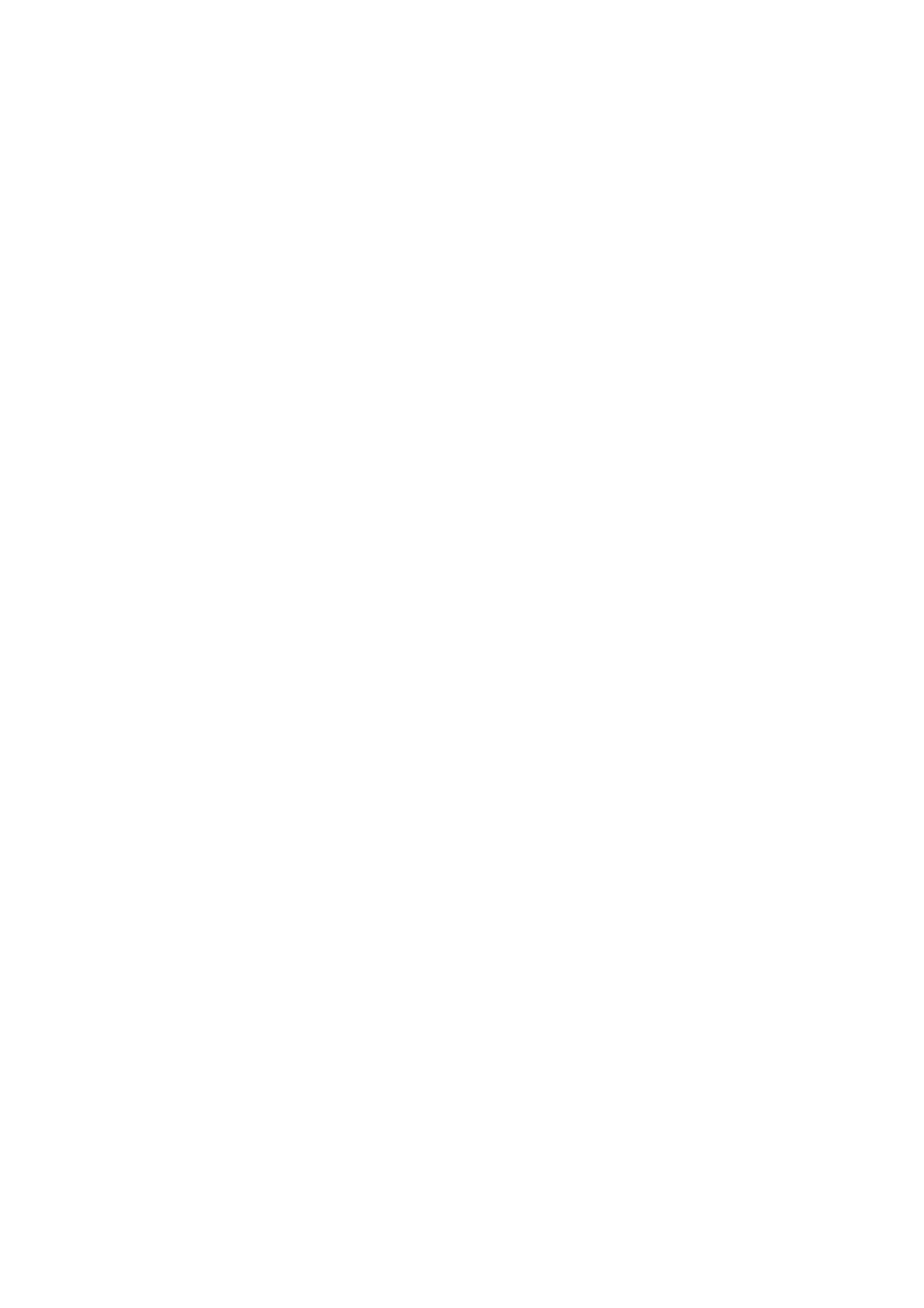# **Conclusions concerning the promotion of sustainable enterprises**

### **Introduction**

**1.** There is a broad and wide-ranging international debate on the important role of the private sector and sustainable enterprises in social and economic development, including employment creation and decent work and environmental protection. Therefore, the Governing Body of the International Labour Office decided to include the item of the promotion of sustainable enterprises on the agenda of the 96th Session of the International Labour Conference as a means to achieve decent work within the wider framework of sustainable development.

**2.** At the Johannesburg World Summit in 2002, a commitment was made to promote the integration of the three components of sustainable development – social and economic development and environmental protection – as interdependent and mutually reinforcing pillars. Poverty eradication, changing unsustainable patterns of production and consumption, and protecting and managing the natural resource base of economic and social development are overarching objectives of, and essential requirements for, sustainable development. The international system, including the ILO, has not yet built strong synergies between social, environmental and economic sustainability. As a result, little progress has been made in terms of policy convergence and practical results.

**3.** Wealth creation depends on the productive interactions of all parts of society. Sustainable enterprises are a principal source of growth, wealth creation, employment and decent work. The promotion of sustainable enterprises is, therefore, a major tool for achieving decent work, sustainable development and innovation that improves standards of living and social conditions over time. Governments and the social partners need to cooperate to promote the integration of the three components of sustainable development – economic, social and environmental – as interdependent and mutually reinforcing pillars. The ILO is uniquely placed to contribute to sustainable development through the promotion of decent work because it is in workplaces that the social, economic and environmental dimensions come together inseparably.

**4.** In addressing the challenges of sustainable enterprise promotion, it is important to recall instruments which guide the ILO's wider Decent Work Agenda. The ILO Constitution, including the Declaration of Philadelphia, as well as the ILO Declaration on Fundamental Principles and Rights at Work and its Follow-up, 1998, emphasize that economic and social policies are essential and mutually reinforcing components in order to create broad-based sustainable development and promote social justice. The ILO's Global Employment Agenda adopted by the ILO's Governing Body provides a set of policies, including enterprise development policies, aimed at achieving full and productive employment and decent work for all.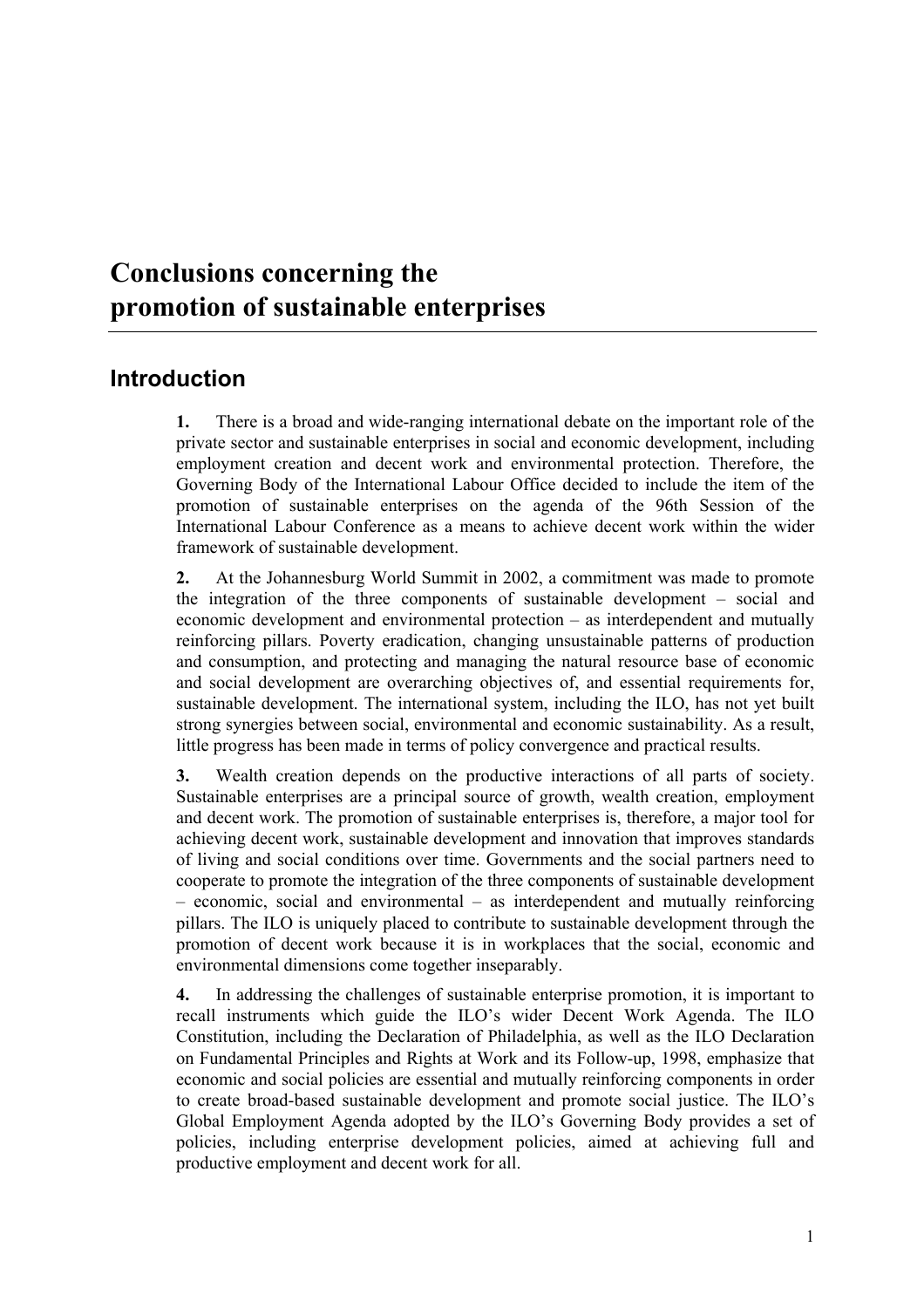**5.** Promoting sustainable enterprises is about strengthening the rule of law, the institutions and governance systems which nurture enterprises, and encouraging them to operate in a sustainable manner. Central to this is an enabling environment which encourages investment, entrepreneurship, workers' rights and the creation, growth and maintenance of sustainable enterprises by balancing the needs and interests of enterprise with the aspiration of society for a path of development that respects the values and principles of decent work, human dignity and environmental sustainability.

**6.** Promoting sustainable enterprises is also about ensuring that human, financial and natural resources are combined equitably in order to achieve sustainable innovation, enhanced productivity and other development needs of the enterprise, the benefits of which will be shared equitably within the enterprise and the wider society. This calls for new forms of cooperation between government, business, workers and society to ensure that the quality of present and future life and employment is maximized, while safeguarding the sustainability of the planet. Tripartism, including social dialogue and collective bargaining, is a vital element in this regard.

**7.** Sustainable enterprises need sustainable societies: business tends to thrive where societies thrive and vice versa. This requires social and economic inclusiveness, as well as equity in the distribution and access to resources. Women's economic empowerment is crucial for sustainable societies. It requires equal access to entrepreneurship opportunities, financial services and labour markets. Fostering social and economic opportunities for disadvantaged groups is particularly important, including the need to support youth. Sustainability also entails confidence in public policies and regulatory frameworks to deliver on the promise of prosperous, stable and equitable societies.

**8.** Enterprises need to be viable in order to be sustainable, but this does not deny the fact that in vibrant, dynamic economies some enterprises will inevitably contract or fail and there is an ongoing process of entry and exit. The principles and values of decent work provide as much guidance in the case of enterprises which contract or fail as they do in those which succeed and grow. In this regard, active labour market policies and social protection are very important for managing efficient and socially just transitions that take into account national circumstances.

**9.** The goals of the Decent Work Agenda are universally applicable. However, there is no one-size-fits-all solution to the design and implementation of policies to promote sustainable enterprises. Policies need to recognize diversity of country situations in line with the level of development, resources and institutional capacity of countries without undermining the importance of labour and environmental standards. Similarly, the diversity in size and types of enterprises and their place in the value chain requires a range of differentiated interventions, while recognizing that small and medium-sized enterprises (SMEs) are one of the main instruments of job creation. The promotion of sustainable enterprises also needs to place particular emphasis on supporting the transition of informal economy operators to the formal economy and ensuring that laws and regulations cover all enterprises and workers.

### **An environment conducive to sustainable enterprises**

**10.** An environment conducive to the creation and growth or transformation of enterprises on a sustainable basis combines the legitimate quest for profit – one of the key drivers of economic growth – with the need for development that respects human dignity, environmental sustainability and decent work.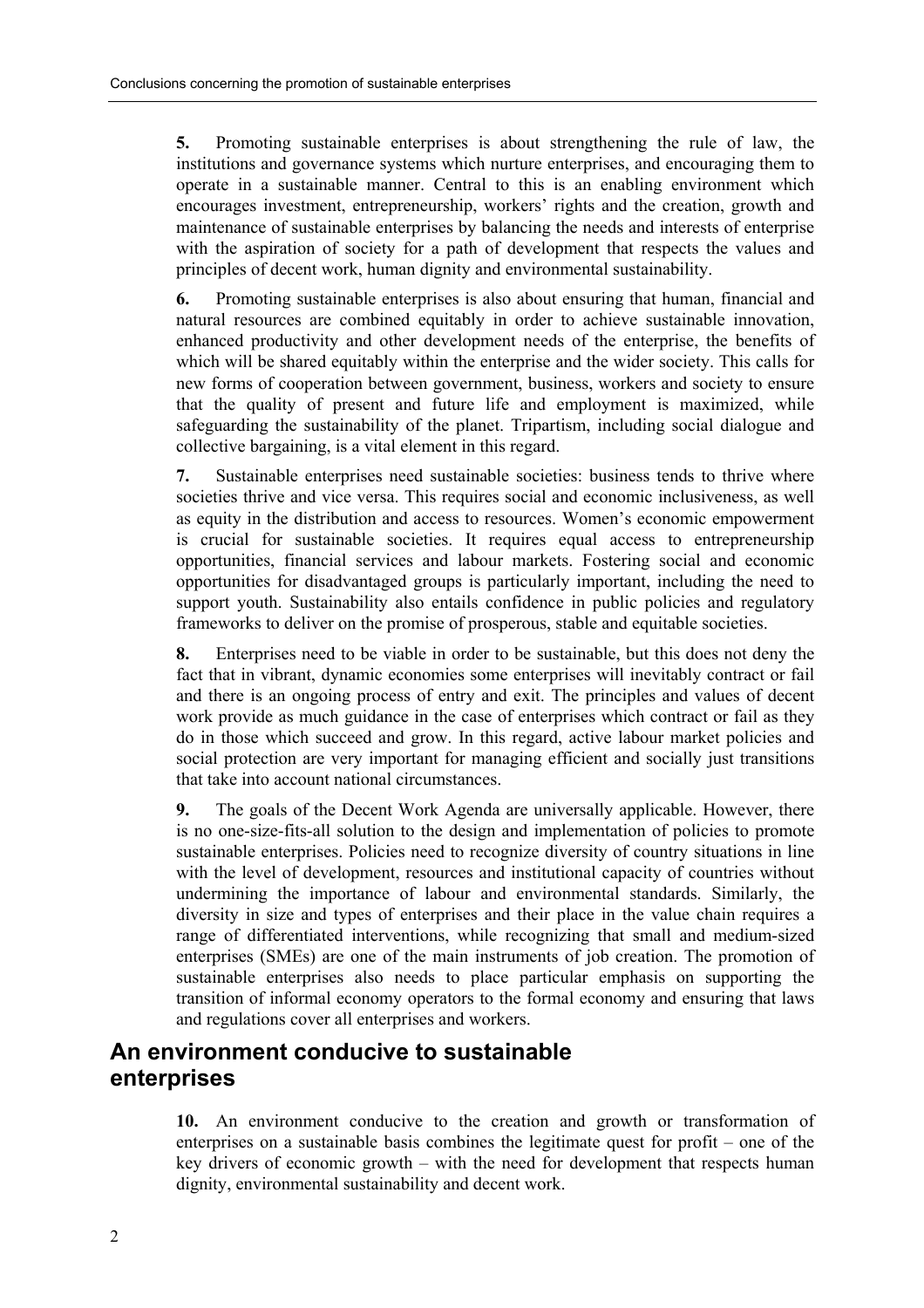**11.** The enabling environment for sustainable enterprise development comprises a large array of factors, the relative importance of which may vary at different stages of development and in different cultural and socio-economic contexts. However, there are some basic conditions that are generally considered to be essential. These interconnected and mutually reinforcing conditions are the following:

- (1) *Peace and political stability.* Peace and political stability are basic preconditions to nurture the formation and growth of sustainable enterprises while war and civil conflict are major deterrents of investment and private sector development.
- (2) *Good governance.* Democratic political institutions, transparent and accountable public and private entities, effective anti-corruption measures and responsible corporate governance, are key conditions for making market economies and enterprises perform in superior ways and be more responsive to the values and long-term goals of society.
- (3) *Social dialogue.* Social dialogue based on freedom of association and the right to collective bargaining, including through institutional and regulatory frameworks, is essential for achieving effective, equitable and mutually beneficial outcomes for governments, employers, workers and wider society.
- (4) *Respect for universal human rights and international labour standards.*  Competitiveness should be built on values. Respect for human rights and international labour standards, especially freedom of association and collective bargaining, the abolition of child labour, forced labour and all forms of discrimination, is a distinctive feature of societies that have successfully integrated sustainability and decent work.
- (5) *Entrepreneurial culture.* Governmental and societal recognition of the key role of enterprises in development and strong support, both public and private, to entrepreneurship, innovation, creativity and the concept of mentorship, particularly for start-ups, small enterprises and targeted groups such as women and youth, are important determinants of a conducive business environment. Respect for workers' rights should be embedded in programmes targeting entrepreneurial culture.
- (6) *Sound and stable macroeconomic policy and good management of the economy.*  Monetary, fiscal and exchange rate policies should guarantee stable and predictable economic conditions. Sound economic management should balance the twin objectives of creating more and better jobs with combating inflation and provide for policies and regulations that stimulate long-term productive investment. Attention should also be given to increasing aggregate demand as a source of economic growth contingent on national conditions. In the case of developing and least developed countries, achieving sound macroeconomic conditions usually requires the decisive support of the international community through debt relief and official development assistance.
- (7) *Trade and sustainable economic integration*. The varying development levels of countries must be taken into account in lifting barriers to domestic and foreign markets. Efficiency gains caused by trade integration can lead to positive employment effects either in terms of quantity or quality of jobs or a combination of both. However, as trade integration can also lead to job dislocation, increased informality and growing income inequality, measures must be taken by governments in consultation with the social partners, to better assess and address the employment and decent work impact of trade policies. Actions are also needed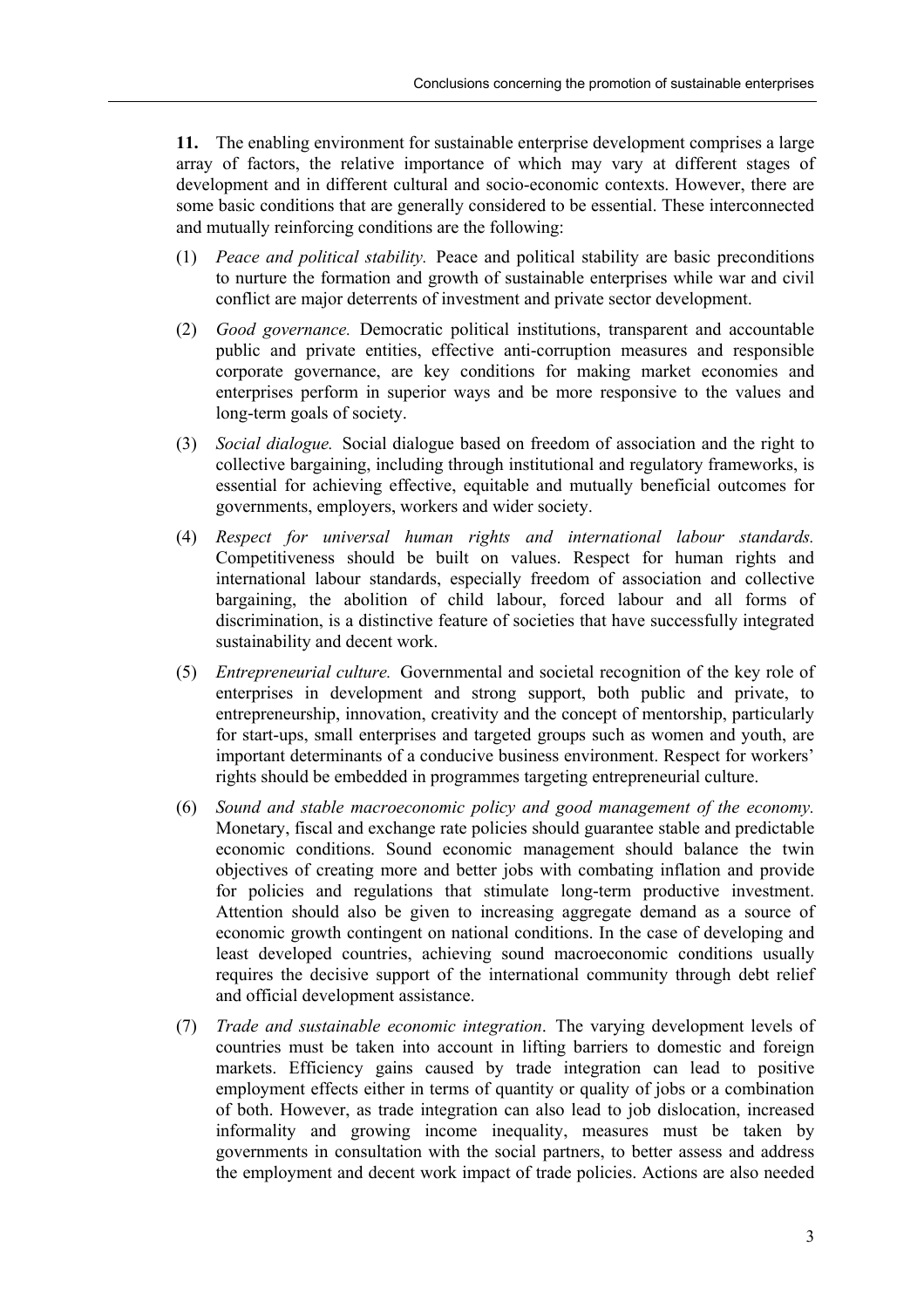at regional and multilateral levels to remove trade distortions and to assist developing countries in building their capacity to export value-added products, manage change and develop a competitive industrial base.

- (8) *Enabling legal and regulatory environment.* Poorly designed regulations and unnecessary bureaucratic burdens on businesses limit enterprise start-ups and the ongoing operations of existing companies, and lead to informality, corruption and efficiency costs. Well-designed transparent, accountable and well-communicated regulations, including those that uphold labour and environmental standards, are good for markets and society. They facilitate formalization and boost systemic competitiveness. Regulatory reform and the removal of business constraints should not undermine such standards.
- (9) *Rule of law and secure property rights.* A formal and effective legal system which guarantees all citizens and enterprises that contracts are honoured and upheld, the rule of law is respected and property rights are secure, is a key condition not only for attracting investment, but also for generating certainty, and nurturing trust and fairness in society. Property is more than simply ownership. Extending property rights can be a tool for empowerment and can facilitate access to credit and capital. They also entail the obligation to comply with the rules and regulations established by society.
- (10) *Fair competition.* It is necessary to establish, for the private sector, competition rules that include universal respect for labour and social standards, and to eliminate anti-competitive practices at national level.
- (11) *Access to financial services.* A well-functioning financial system provides the lubricant for a growing and dynamic private sector. Making it easier for SMEs, including cooperatives and start-ups, to access financing, for example, credit, leasing, venture capital funds or similar or new types of instruments, creates appropriate conditions for a more inclusive process of enterprise development. Financial institutions, particularly multilateral and international ones, should be encouraged to include decent work in their lending practices.
- (12) *Physical infrastructure.* Enterprise sustainability and human development critically depend on the quality and quantity of the physical infrastructure available, such as physical facilities for enterprises, transportation systems, schools and hospitals. Reliable and affordable access to water and energy also remains a major challenge, especially in developing countries. Enterprises are also particularly assisted by local access to supporting industries such as service providers, and machinery suppliers and producers.
- (13) *Information and communication technologies.* Expanding access to information and communication technologies (ICTs) is another crucial challenge in the era of the knowledge economy. The use of ICTs is, therefore, fundamental to the development of sustainable enterprises and must be fully utilized in this regard. Affordable broad-band technology is also of extreme importance to countries and enterprises and should be facilitated.
- (14) *Education, training and lifelong learning.* Human talent is the single most important productive factor in today's economy. Focusing on the development of a skilled workforce and the expansion of human capabilities through high-quality systems of education, training and lifelong learning is important for helping workers to find good jobs and enterprises to find the skilled workers they need.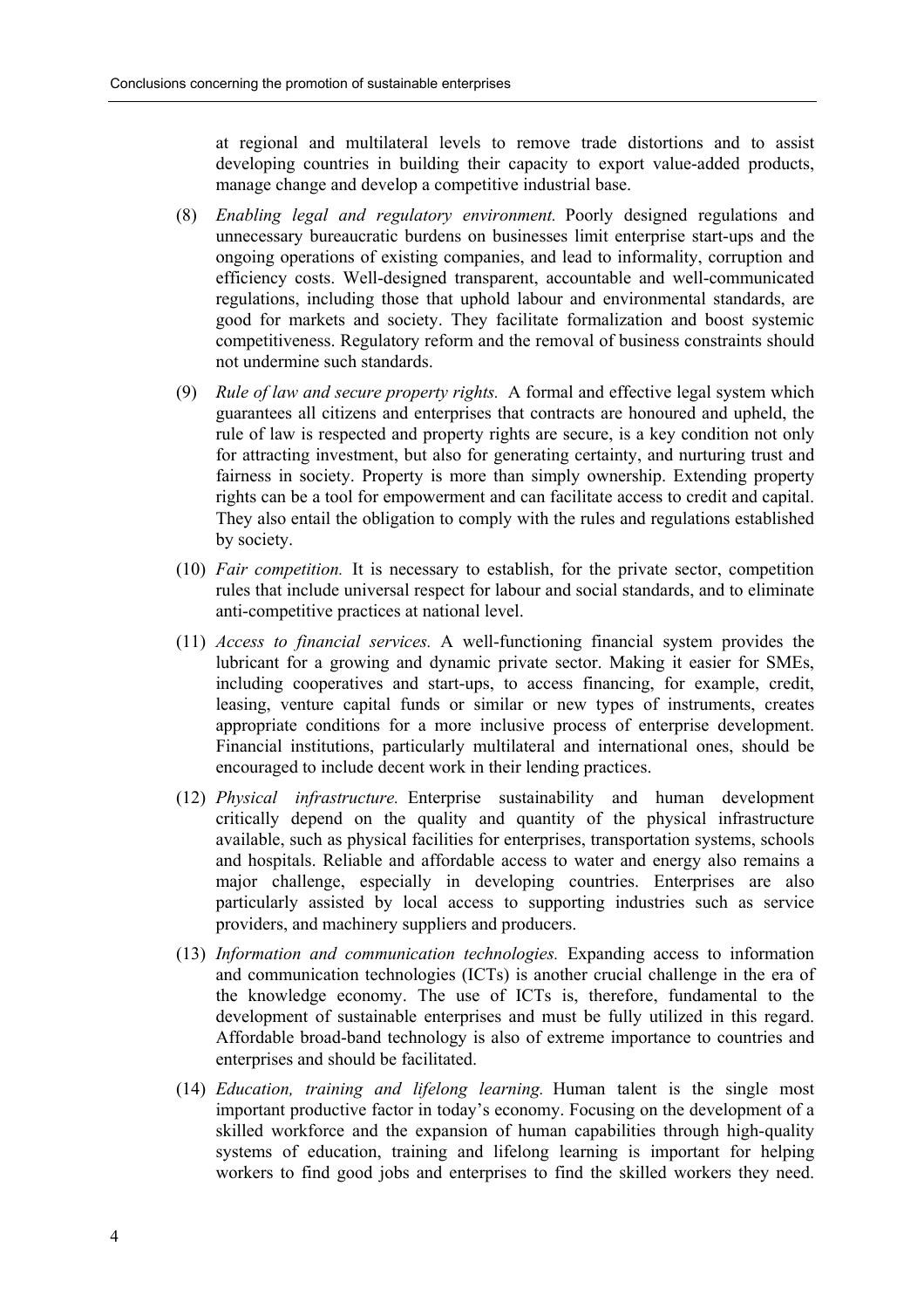Financial support should also be made available to enhance access of poor workers to training and skills upgrading. In this way, society can achieve the twin goals of economic success and social progress.

- (15) *Social justice and social inclusion.* Inequality and discrimination are incompatible with sustainable enterprise development. Explicit policies for social justice, social inclusion and equality of opportunities for employment are needed. Effective exercise of the right to organize and bargain collectively is also an effective means to ensure fair distribution of productivity gains and adequate remuneration of workers.
- (16) *Adequate social protection.* Sustainable tax-based or other national models of universal social security that provide citizens with access to key services such as quality health care, unemployment benefits, maternity protection and a basic pension, are key to improving productivity and fostering transitions to the formal economy. Protecting workers' health and safety at the workplace is also vital for sustainable enterprise development.
- (17) *Responsible stewardship of the environment.* In the absence of appropriate regulations and incentives, markets can lead to undesirable environmental outcomes. Tax incentives and regulations, including public procurement procedures, should be used to promote consumption and production patterns that are compatible with the requirements of sustainable development. Private marketbased solutions, such as the use of environmental criteria in assessing credit risk or investment performance, are also effective means to tackle this challenge.

### **Responsible and sustainable enterpriselevel practices**

**12.** At the enterprise level, sustainability means operating a business so as to grow and earn profit, and recognition of the economic and social aspirations of people inside and outside the organization on whom the enterprise depends, as well as the impact on the natural environment. Long-term viability implies that the management of enterprises should be based on the three pillars of sustainability: economic, social and environmental. This allows enterprises to create wealth and decent work.

**13.** Sustainable enterprises should innovate, adopt appropriate environmentally friendly technologies, develop skills and human resources, and enhance productivity to remain competitive in national and international markets. They should also apply workplace practices based on full respect for fundamental principles and rights at work and international labour standards, and foster good labour–management relations as important means of raising productivity and creating decent work. The following principles are applicable to all enterprises:

(1) *Social dialogue and good industrial relations.* Sustainable enterprises engage in social dialogue and good industrial relations, such as collective bargaining and worker information, consultation and participation. These are effective instruments to create win-win situations, as they promote shared values, trust and cooperation, and socially responsible behaviour. Social dialogue includes examples at international level, such as the conclusion of International Framework Agreements between multinational enterprises and global union federations in different industrial sectors. Social dialogue supports the adoption of long-term and socially responsible investment strategies. It can contribute to higher productivity and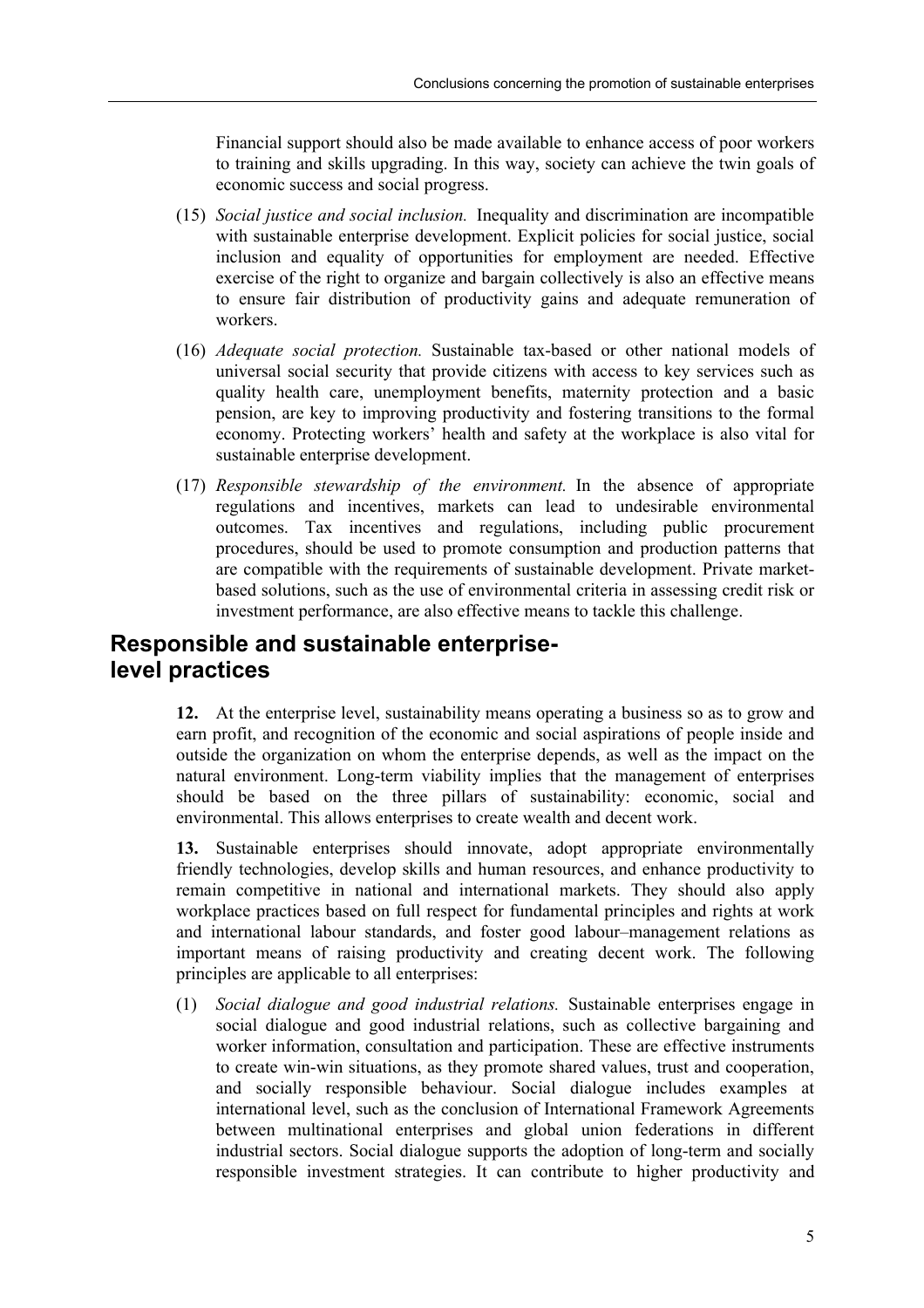innovation, health and safety in the workplace, as well as equity, fairness and the development of skills that meet the needs of enterprises and the need of workers for recognized and transferable skills.

- (2) *Human resource development.* Human resource development in sustainable enterprises should be based on social dialogue and workers' participation. Sustainable enterprises view skilled workers as a major source of competitive advantage and view employees both as assets and agents for change. The development of relevant skills and competencies and their effective use ensure high productivity and competitiveness of enterprises. Enterprises need to identify and determine the skills they require, invest in training of workers and managers, promote a culture of lifelong learning and innovation, encourage workplace learning and facilitate knowledge sharing. Workers should make use of education, training and lifelong learning opportunities. The development of skills and competencies ensures employability of workers and their ability to adjust to changing technologies and work organization. Sustainable enterprises integrate human resource development into their business strategy that respects genuine employment relationships and gives equal treatment to men and women workers in developing their skills, competencies and productivity.
- (3) *Conditions of work.* Sustainable enterprises offer conditions of work that provide a safe and motivating working environment and mutually beneficial flexible work organization. They adopt workplace practices that are free of discrimination, harassment and intimidation. They promote gender equality and equal opportunity and treatment of vulnerable groups. They apply workplace practices that maintain a sustainable balance between work, life and family, and recognize the role of women in sustainable development. Good workplaces are safe and healthy, and allow workers to contribute to changes and improvements. Sustainable enterprises also respect the relevant labour standards including minimum age for employment, reject the worst forms of child labour, reject forced labour and, where relevant, address tuberculosis, malaria, HIV/AIDS and other chronic and life-threatening diseases. In this context, the ILO code of practice *HIV/AIDS and the world of work* is a useful point of reference. They recognize that such practices improve productivity and strengthen the innovativeness and competitiveness of enterprises.
- (4) *Productivity, wages and shared benefits.* Workers need to be able to participate in the success of enterprises and to gain a fair share in the benefits of economic activities and increased productivity. This helps to contribute to a more equitable distribution of income and wealth. Important vehicles for achieving this are through collective bargaining and social dialogue.
- (5) *Corporate social responsibility (CSR).* Sustainable enterprises can use CSR to complement their pursuit of sustainable strategies and outcomes. CSR is a business-driven voluntary initiative and refers to activities that are considered to exceed compliance with the law. CSR cannot substitute for legal regulation, law enforcement and collective bargaining. However, where CSR is transparent and credible and based on genuine partnership, it can provide workers and other stakeholders with further opportunities to engage enterprises on the social and environmental impact of their activities. In this regard, ethical and fair trade initiatives help promote CSR in value chains. The ILO Tripartite Declaration of Principles concerning Multinational Enterprises and Social Policy (MNE Declaration) and the OECD Guidelines for Multinational Enterprises provide guidance on good corporate behaviour and citizenship.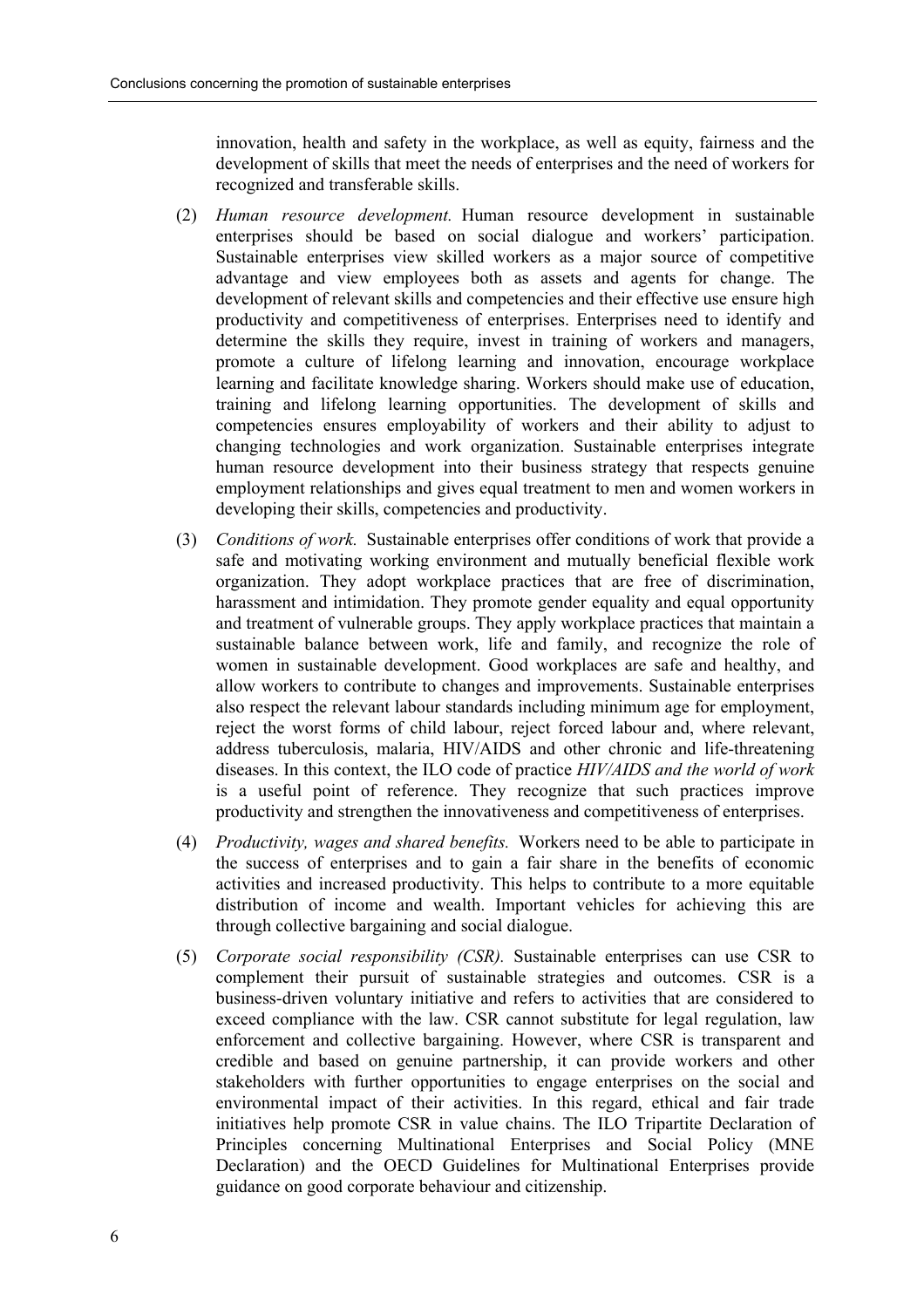(6) *Corporate governance and business practices.* Good corporate governance and business practices are based on values such as accountability, fairness and transparency, respect for the rule of law and for fundamental principles and rights at work. The principles of sustainable enterprises should be promoted along supply chains. Sustainable enterprises adopt responsible business practices and standards which take into account economic, social and environmental objectives, ensure appropriate management incentives, systems and responsibilities, and workplace consultation.

**14.** Sustainable enterprises should be firmly committed to abide by the laws that affect their operations and those governing their relationship with the rest of society. They contribute to society's efforts to remove corruption and improve transparency.

#### **Role of government**

- **15.** The role of governments in the promotion of sustainable enterprises is threefold:
- (1) creating an enabling environment by ensuring the basic conditions for sustainable enterprise development listed earlier, including through the implementation and enforcement of labour and environmental standards;
- (2) going beyond these basic conditions by proactively establishing programmes and policies to create incentives for enterprises to develop and behave in a responsible and sustainable way, for instance, through the dissemination of examples of best practice; and
- (3) behaving as sustainable enterprises, both as employers and procurers of goods and services where applicable.

**16.** Government can act as regulator, facilitator and promoter of sustainable enterprises through a range of policies and practices, such as:

- (1) *Facilitating and participating in social dialogue.* Social dialogue, freedom of association and the right to collective bargaining are relevant tools in the promotion of sustainable enterprises and should be expanded to cover all sectors of the economy.
- (2) *Labour law enforcement through efficient labour administration, including labour inspection systems.* Well-designed labour legislation and policies are important to the development of sustainable enterprises. Governments should implement and enforce labour legislation through well-resourced systems of labour administration and labour inspection. Experience gained from implementation and enforcement of legislation should inform reviews. Special attention should be given to extending coverage of labour law to all workers, in particular to women and men in the informal economy or workers in disguised employment relationships.
- (3) *Encouraging the voluntary concept of corporate social responsibility (CSR).*  Governments should promote, facilitate and raise awareness of CSR, taking into account the specific needs of SMEs, and support efforts of the social partners to jointly address issues of CSR.
- (4) *Promotion of socially and environmentally responsible public procurement, lending and investment.* Governments should promote social and environmental standards in public procurement and investment programmes and in lending policies, including at the bilateral and multilateral levels. They should strengthen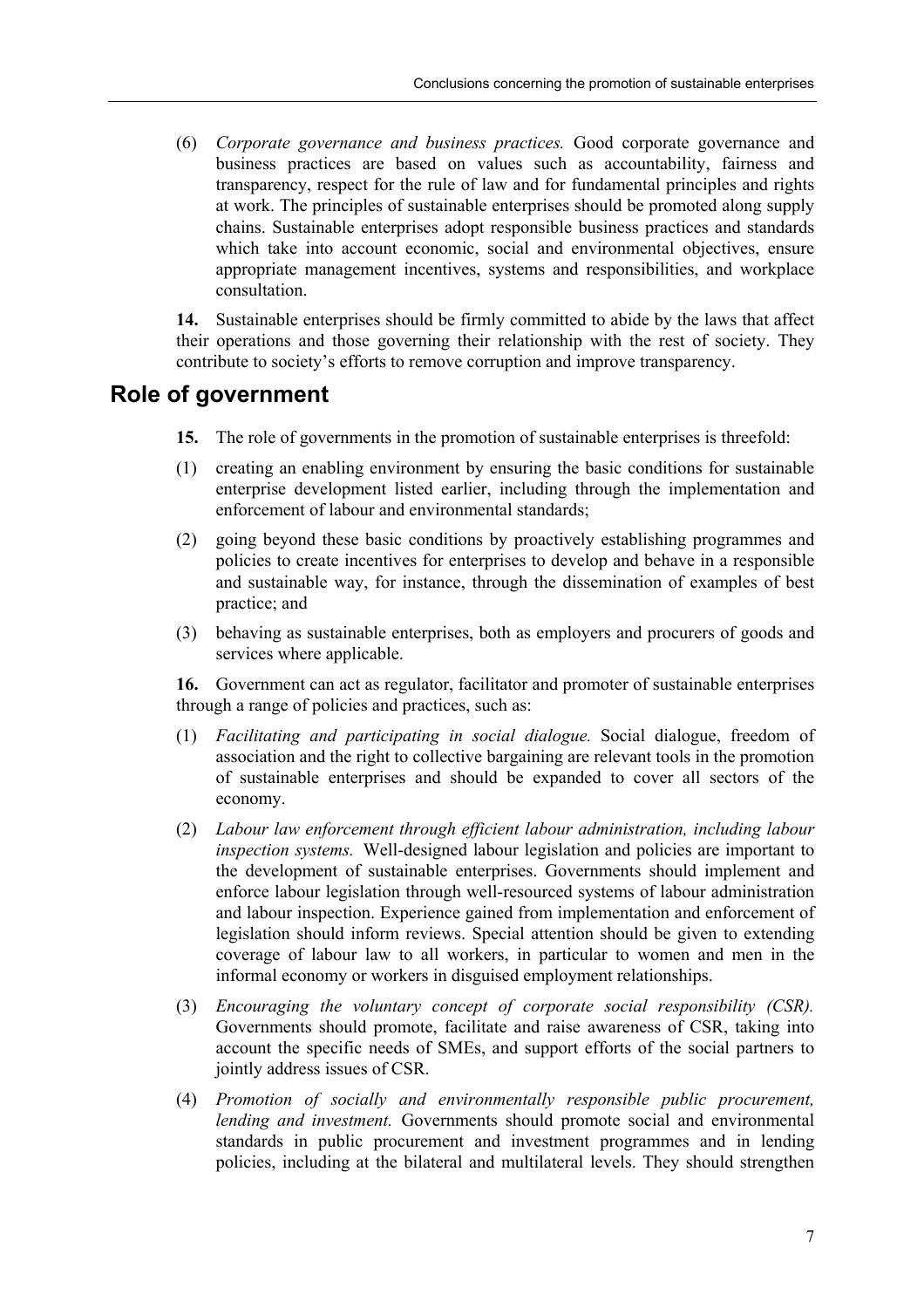and reinforce a culture of respect for workers' rights by setting a strong example, as well as promoting sound environmental practices.

- (5) *Promoting sectors and value chains.* Governments often promote investment in specific sectors and engage in industrial policy initiatives which are important to increase the employment content of growth. These policies should fully incorporate social and environmental objectives, take into account the whole of the value chain and not hinder or stifle domestic investment initiatives, nor weaken workers' rights.
- (6) *Flexibility and protection to manage change.* Sustainable enterprises and economies must develop the ability to adapt to rapidly changing conditions in the marketplace. In order to support enterprises and their workers to cope with such challenges, governments should develop a legal and institutional framework, including labour regulation, social protection, active labour market policies and efficient employment services which also support enterprises' capacity to adapt. Such policies should be developed in full consultation with the social partners.
- (7) *Targeted programmes.* Governments should promote sustainable enterprise development programmes and encourage a culture of sustainable entrepreneurship within specific groups, such as women, youth and disadvantaged groups, and in specific sectors and areas.
- (8) *Research and innovation.* Governments should facilitate investment in research and development to promote academic partnerships, technology transfer and innovation in sustainable enterprise development. Furthermore, all enterprises are assisted by good access to research institutions to assist them in growth through innovation.
- (9) *Access to information, and business and financial services.* Governments should provide appropriate mechanisms and frameworks for compiling and disseminating relevant information and provide services for employers and workers, thereby reducing barriers to information. This should include information and services designed to aid understanding of regulations and procedures for enterprises and of workers' rights, and to facilitate access to credit and other financial services, particularly for micro-, small and medium-sized enterprises. Information should include examples of best practice in achieving decent work objectives.
- (10) *Policy coordination and coherence.* There is a need for policy coherence and collaboration within government, as sustainable enterprises have needs which transcend line ministry boundaries. Good governance calls for effective intra-government coordination and collaboration.
- (11) *International policies.* There is an important international dimension to the promotion of sustainable enterprises. This calls for the formulation of effective policies at the international level in the areas of trade, finance, debt relief, investment, labour migration, and the social and environmental dimensions of globalization, as well as in terms of the coherence between these policies.
- (12) *Production and consumption patterns.* Governments have a role in implementing policies to encourage more sustainable forms of production and consumption.
- (13) *Supporting skills development*. In a rapidly globalizing world, governments' increased investment in human capital, through non-discriminatory, high-quality education and training systems and lifelong learning is essential in order to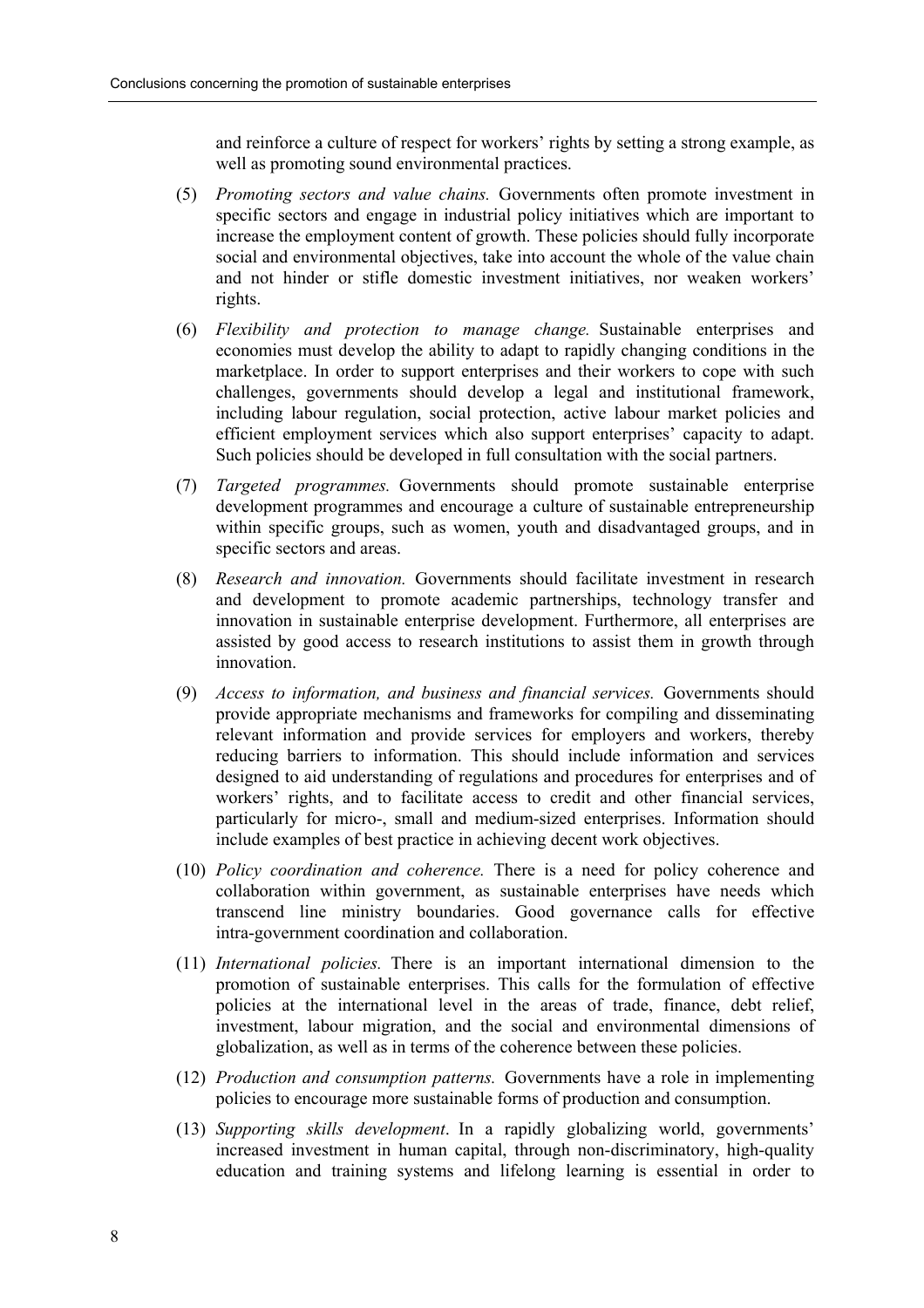facilitate entry and re-entry into the labour market for all groups, and to increase levels of productivity and quality of employment. Skills acquired should be recognized and respond to continuously changing and demanding needs of the labour market and contribute to personal development, access to culture and active citizenship. The involvement of the social partners is important. Vocational training also facilitates mobility of workers, which is important in light of new evolving structures of production and work. Reforming vocational education and training systems and, in this context, the development of school-to-work schemes, could function as a driving force for the cultivation of entrepreneurial culture. Governments should invest in and create the conditions to reduce illiteracy and to enhance education and training at all levels and continuously upgrading the education system.

#### Role of social partners

**17.** Employers, workers and their organizations have a vital role to play in supporting governments in the development and implementation of policies to promote sustainable enterprises, as outlined above. Tripartism, bipartism and effective social dialogue are fundamental to sustainable enterprise development. Social partners can play an effective role through:

- (1) *Advocacy.* Recalling the mutually reinforcing relationship between decent work, sustainable development and the promotion of sustainable enterprises, social partners should participate in national processes to advocate and design appropriate policies and regulations in order to encourage sustainable enterprise development.
- (2) *Representation.* Social partners have a vital role to play in reaching out to workers and owners of enterprises and in particular those of SMEs and the informal economy, and in general, increasing the representation of their membership to ensure deeper and broader benefits of association, representation and leadership, including in the field of public policy advocacy, its formulation and implementation.
- (3) *Services.* Social partners provide a variety of important services to their members that can have a significant impact on the formation and growth of sustainable enterprises including knowledge management, training, awareness-raising, advice and guidance on how to access public and private services, links to research and consultancy resources, and advice on innovative practices at the workplace. Furthermore, they have a role in providing information on good practice in collective bargaining and in sharing information about CSR.
- (4) *Implementation of policies and standards.* Social partners have a fundamental role to play in giving effect to decent work, including in relation to the implementation of labour standards and policies on human resources development. For example, social partners have an important role to play in promoting occupational safety and health at the national as well as the enterprise level, including developing and implementing policies related to HIV/AIDS in the world of work.

#### Role of the ILO

**18.** The ILO's work in promoting sustainable enterprises must be guided by its mandate, budget and comparative advantage, and be firmly grounded in its unique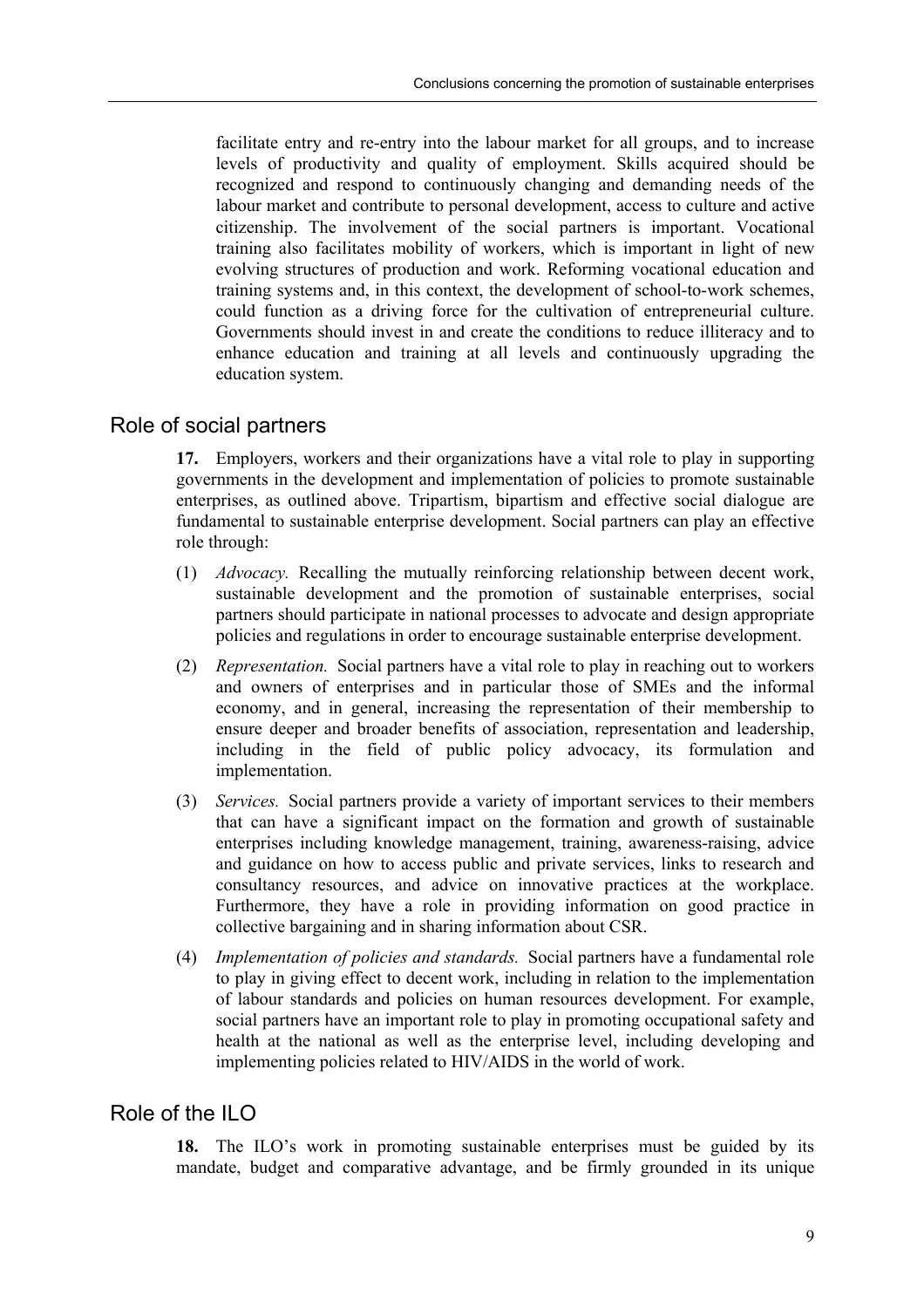standard-setting role and in the Decent Work Agenda. In this respect, it should draw fully on its tripartite structure, its genuine connections to the actual world of work through representative organizations of employers and workers, an established culture of social dialogue and a normative framework as a standard-setting organization.

**19.** The ILO should promote the ratification and application of the international labour Conventions, and promote the application of the Recommendations, relevant to the promotion of sustainable enterprises (see annex).

**20.** The Office should work closely with ILO constituents on an ongoing basis to assess its current practice with reference to these conclusions including:

- (1) the centrality of the Decent Work Agenda to this practice;
- (2) the need to enhance the quality of programme delivery and outcomes;
- (3) the alignment of sustainable enterprise programmes to DWCPs to ensure that they address local priorities and conditions;
- (4) the field structure review which should provide the opportunity to enhance the delivery and quality of sustainable enterprise programmes; and
- (5) the importance of full participation of constituents in the ILO activities.

In its interventions, the ILO needs to focus on practical and demand-driven responses such as tools, methodologies and knowledge sharing that are of practical value to the social partners in their activities.

**21.** Creation of sustainable enterprise is a key element to achieving decent work outcomes. The ILO's work on sustainable enterprise development is based on the Global Employment Agenda which, as the employment pillar of the Decent Work Agenda, provides guidance for the attainment of full and productive employment and decent work for all. In this respect, it must be coordinated with the three other strategic objectives: rights at work, social protection and social dialogue.

**22.** The goal of decent work is universal, but bearing in mind that policy and practice in the promotion of sustainable enterprises will vary between countries having different levels of development, the ILO has to provide situation-specific practical support and tools to governments and social partners. Training programmes need to be developed and delivered in collaboration with the International Training Centre of the ILO. The Centre should focus its work in the area of enterprise promotion programmes on the key elements of sustainability and decent work.

**23.** The ILO should undertake research and policy development to promote employment and decent work and cooperate with relevant international organizations so that it brings to bear its expertise on the relationship between employment and macroeconomic and trade issues. The ILO should also support developing countries to develop and implement policies on industrial development to create sustainable enterprises.

**24.** The DWCPs are the main mechanism for ILO's cooperation with constituents throughout the world. Each DWCP organizes ILO cooperation in a coherent framework that effectively enables a member State to make progress towards achieving decent work. The Office's work on sustainable enterprises development should provide direct and relevant support to the strategies contained within DWCPs. This support needs to contribute to: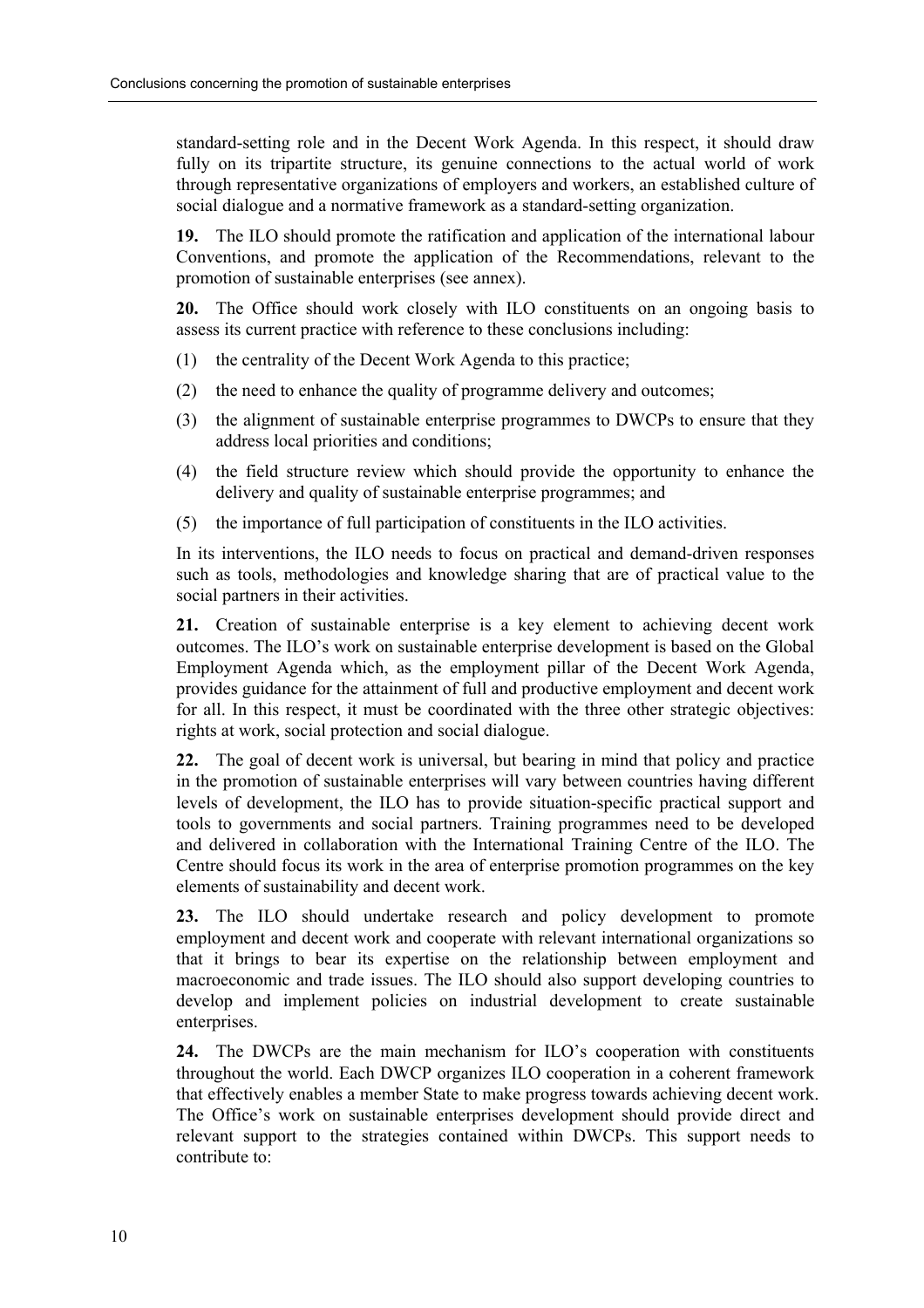- (1) *Strengthen capacity of governments and social partners to establish an enabling environment for sustainable enterprises.* The ILO needs to support governments to establish policies and regulations which contribute to an enabling environment for sustainable enterprise creation, which contributes to growth in the formal economy and ensures respect for workers' rights and gender equality. In this regard, the ILO should support governments and social partners by:
	- (a) developing information resources, tools and methodologies to support enterprises to make sustainable decisions based on an increased understanding of labour market and economic and social conditions, particularly in the developing world;
	- (b) providing guidance on ways that policies and regulations can support improved working conditions, an enabling business environment for sustainable enterprises, the transition of informal economy operators to the formal economy and economic and social development;
	- (c) providing guidance and technical assistance to member States to enable them to produce more accurate and reliable statistics to help them in evaluating the achievement of decent work through sustainable enterprise;
	- (d) gathering and disseminating information on the relationship between policies responding to cross-cutting social issues, such as gender and the need to empower women, and the development of sustainable enterprises;
	- (e) providing support to employers' and workers' organizations to promote workers' rights, to close the representational gap and improve their capacity to analyse the dynamics of their business and labour environment so that they are able to advocate for the development of sustainable enterprises; and
	- (f) providing technical assistance to support start-ups, micro- and small and medium-sized enterprises to become sustainable through, for example, networking, developing workers' capabilities and competencies, and upgrading regional and global value chains and clusters.
- (2) *Value-chain upgrading and clustering.* The ILO needs to support governments and social partners to develop and upgrade clusters/sectors that have the potential to create sustainable enterprises and decent work. Specifically, the ILO should undertake research and analysis to inform the identification of sectors with decent employment creation potential and the development of strategies to take advantage of these opportunities.
- (3) *Local development strategies.* The ILO should provide support through research, training, knowledge sharing and technical cooperation projects to governments and social partners in the design and implementation of strategies at subnational levels that contribute to the creation of sustainable enterprises and decent work. Such strategies are particularly relevant in regions where major economic sectors and traditional industries are under competitive and environmental pressures, and new opportunities for growth and employment creation are needed, as well as in postcrisis situations.
- (4) *Application of responsible and sustainable workplace practices.* The ILO should support the documentation, dissemination and replication of good workplace practices at national, sectoral and enterprise levels and use its expertise to assist enterprises with unsustainable practices to achieve sustainability. Specific guidance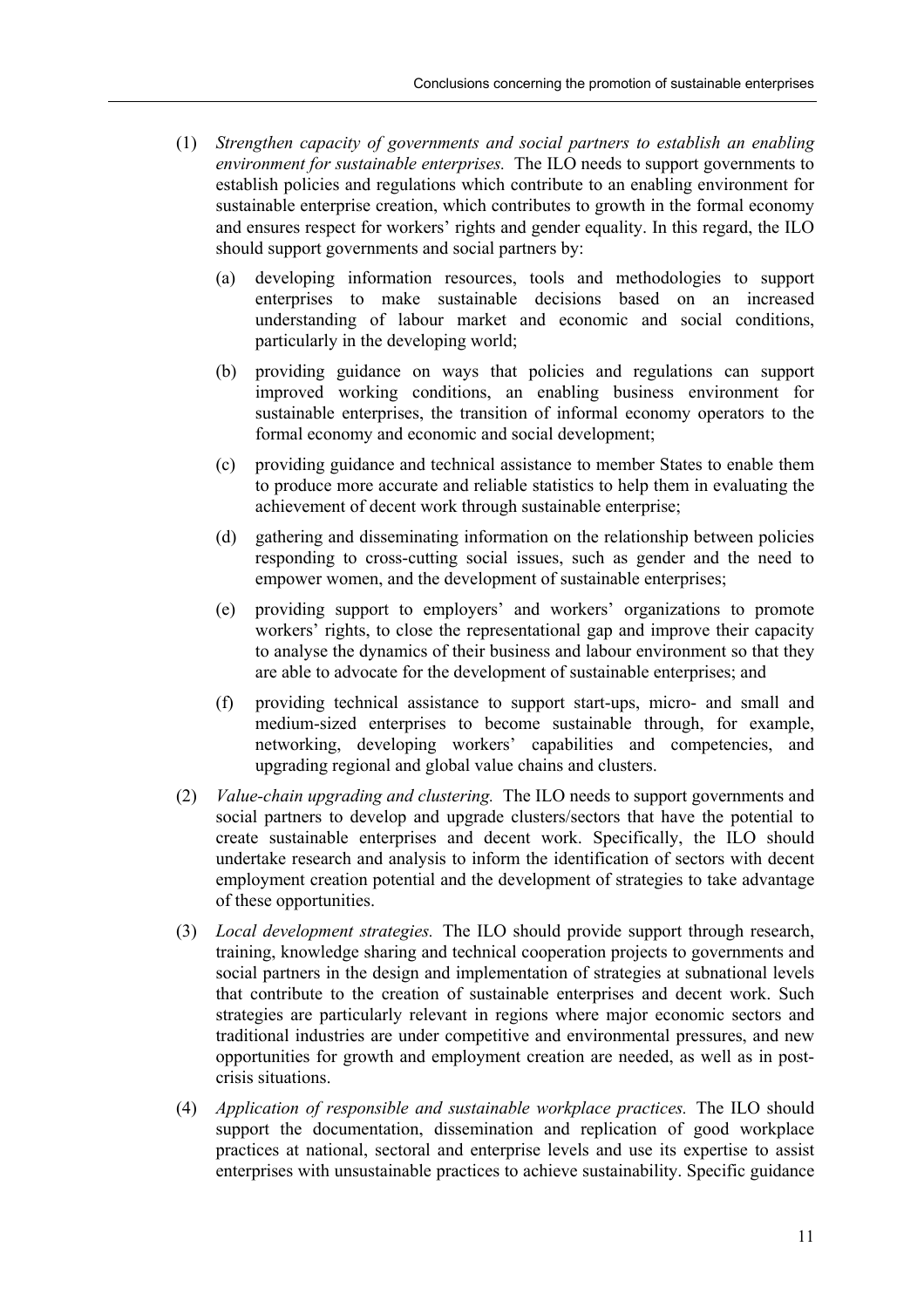should be provided to enterprises to promote responsible workplace practices along their supply chains, including through the use of the MNE Declaration. This would include the integration of the concept of decent work, the role of employers' and workers' organizations, the importance of workers' rights and the business case for sustainable practices into broader enterprise development programmes. The ILO should contribute its expertise on fostering labour–management relations and partnerships for improved productivity and working conditions. Such programmes need to include trainers and materials designed for enterprise managers and representatives and workers to improve their engagement in social dialogue and collective bargaining, and ensure that entrepreneurs are introduced to the concept of decent work, the role of trade unions and the importance of respect for workers' rights in the ILO's enterprise start-up and training programmes.

(5) *Targeted programmes for specific and marginalized groups.* Particular attention needs to be given to micro-, small and medium-sized sustainable enterprise development, promotion of cooperatives, youth employability and employment, and entrepreneurship (including in-school curricula), women's empowerment and entrepreneurship, and entrepreneurship programmes for disadvantaged groups. Specific attention is required regarding the informal economy. The ILO could provide guidance on the relationship between regulation and informality, working conditions and economic growth, and the development of programmes that support the transition of informal economy operators to the formal economy.

**25.** In undertaking the above work, it is important that the ILO leverage its comparative advantage to achieve greater success by forging partnerships to promote the Decent Work Agenda with other United Nations agencies and bodies (particularly in the context of UN reforms), including the World Health Organization and the United Nations Environment Programme, to ensure consistency and avoid duplication of effort. It should also work with the Bretton Woods institutions and other international and regional financial institutions, the Organisation for Economic Co-operation and Development, the World Trade Organization, academia and other relevant partners involved in the promotion of sustainable enterprises and decent work. It should work with international, multilateral and bilateral institutions in order to ensure sustainable procurement and lending practices that demonstrate an understanding and application of the principles contained in international labour standards and the MNE Declaration. Additionally, the ILO should consider working together with other agencies and bodies in the UN family and external organizations to develop modules on decent work, social and environmental issues, to be included in tool kits for business start-ups.

**26.** Due to increasing proliferation of different private standards of CSR, the ILO should promote further discussion with constituents on how to achieve a coherent approach.

**27.** Furthermore, within the parameters of the programme and budget, the Office should build its knowledge base on emerging issues (for example, through research in such areas as the link between sustainability, impact of climate change on enterprises and employment), facilitate the sharing of knowledge and practice across countries (through, for example, web sites and databases on such subjects as collective agreements and industrial relations and the enabling environment for sustainable enterprises) and strengthen its technical cooperation programmes.